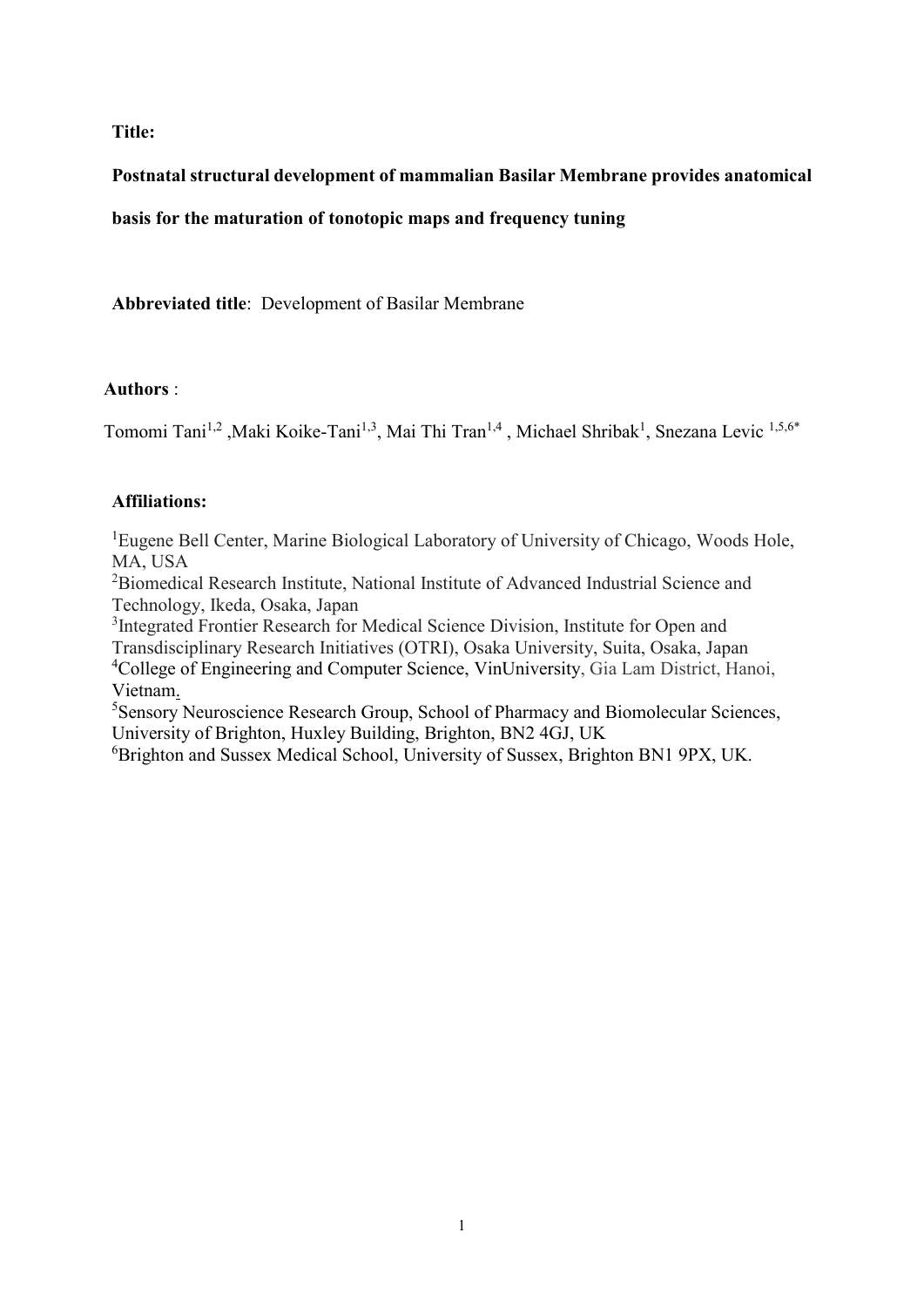Supplementary Figure 1.





## **Figure S1. A differential polychromatic polarization image of the organ of Corti** .

- (A) This is a single-shot instant image, which was captured by polychromatic polarization microscope (PPM) in white light, and color CCD camera Olympus DP73. The PPM was installed in inverted microscope Olympus IX81 equipped with 10x objective lens. DP73 camera has a sensor  $1600 \times 1200$  pixels with pixel size 4.4 $\mu$ m. Then a distance 30 $\mu$ m in the specimen plane corresponds to 68 pixels  $(=30 \mu m \times 10/4.4 \mu m)$ . The PPM was optimized for retardance 15 nm. The image hue is almost linearly proportional to the slow axis orientation, and the color saturation is linearly proportional to retardance. 100-µm scale bar (227 pixels).
- (B) A bright-field polychromatic polarization image, which was cleaned from surrounded dust particles. The differential polychromatic polarization image and LC-Polscope image reveal the birefringent structures only. The bright-field polychromatic polarization image represents a conventional bright-field with added birefringence in color. Thus, one could also see nonbirefringent morphological structures.